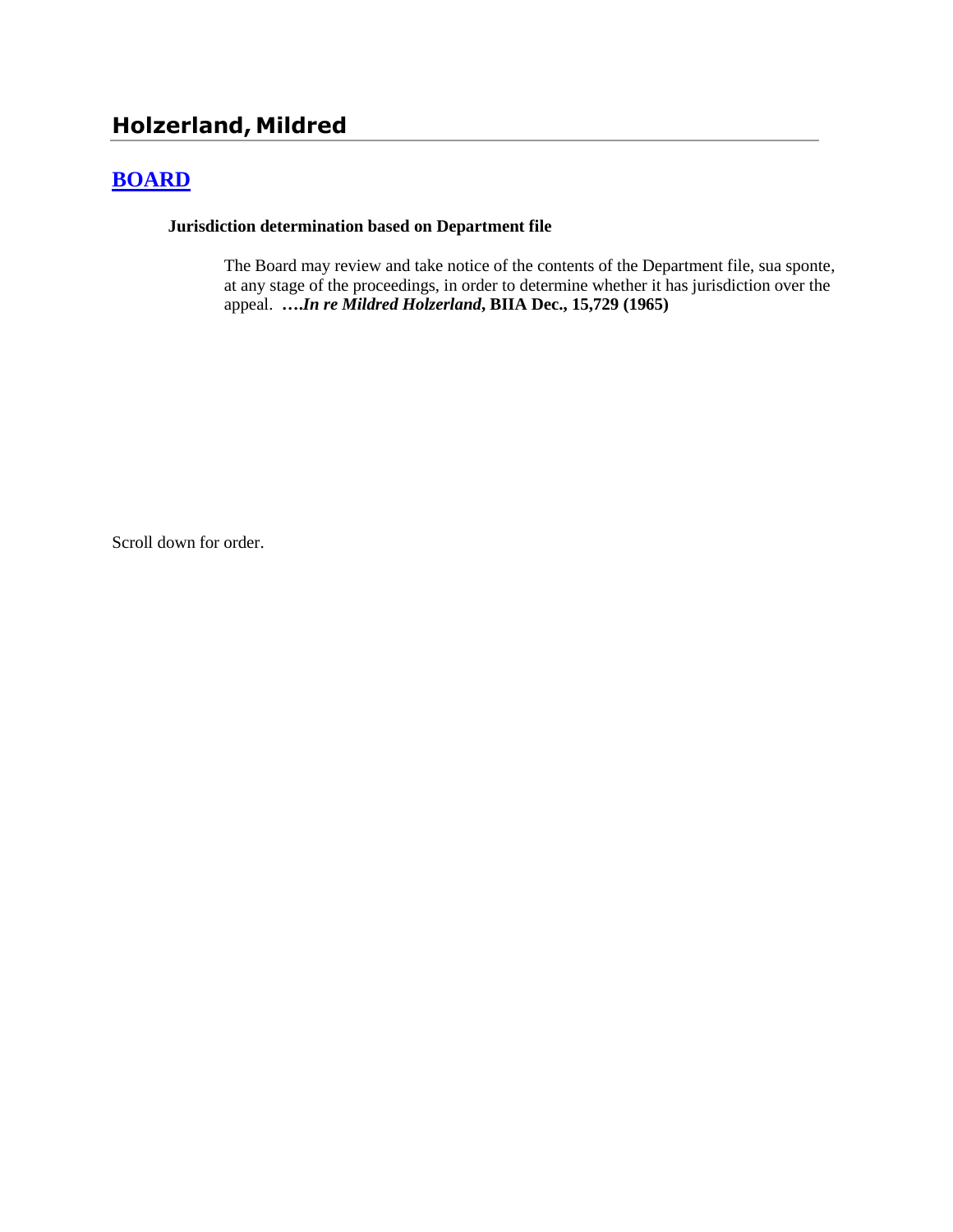### **BEFORE THE BOARD OF INDUSTRIAL INSURANCE APPEALS STATE OF WASHINGTON**

**IN RE: MILDRED HOLZERLAND ) DOCKET NO. 15,729**

**CLAIM NO. C-559030 ) DECISION AND ORDER**

APPEARANCES:

Claimant, Mildred Holzerland, by Walthew, Warner and Keefe, per Eugene Arron, Thomas P. Keefe, Robert H. Thompson, James E. McIver, and Charles F. Warner

Department of Labor and Industries, by The Attorney General, per Franklin K. Thorp, Ronald H. Mentele, and Raymond E. Brown, Assistants

**)**

Appeal filed by the employer on May 3, 1961, from two orders of the supervisor of industrial insurance dated April 21, 1961, and April 25, 1961, respectively, the first of which adhered to a prior order dated September 15, 1960, awarding the claimant time-loss compensation from October 5, 1959 to August 5, 1960, and the second of which closed this claim with a permanent partial disability award equal to 10% of the maximum allowable for unspecified disabilities plus time-loss compensation from August 5, 1960, to April 14, 1961, inclusive; and a cross-appeal filed by the claimant on May 23, 1961, from the second of the aforesaid orders. **SUSTAINED** as to the order of April 21, 1961. **REVERSED AND REMANDED** as to the order of April 25, 1961.

## **DECISION**

On February 17, 1964, a Proposed Decision and Order was issued in this matter. Timely exceptions were thereafter filed by both the employer and the department of labor and industries.

By way of exception, the employer takes issue with the Board's jurisdiction of this claim and we shall address ourselves initially to this question. At the original hearing in this matter, the employer stipulated that the Board had jurisdiction. However, during the course of subsequent hearings and after the claimant had rested, the employer challenged the Board's jurisdiction by way of a motion to dismiss, which was denied by the hearing examiner. The employer thereafter appealed this ruling to the Board pursuant to the Rules of Practice and Procedure then in effect governing appeals to the Board from rulings of hearing examiners. On March 25, 1963, the Board

Employer, Scott Paper Company, by Bell, Ingram and Smith, per Louis A. Bell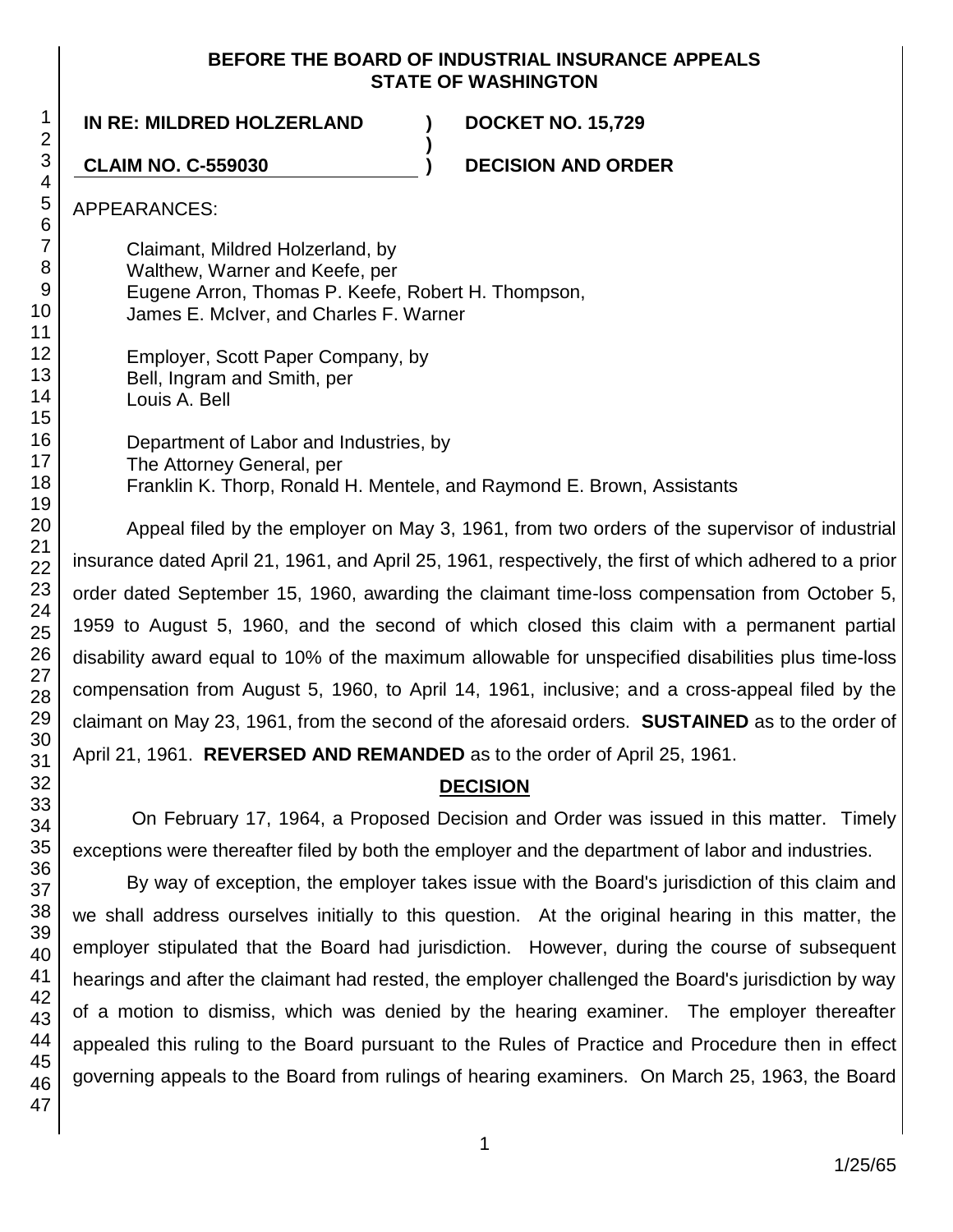issued an interlocutory order sustaining the examiner's denial of the employer's motion to dismiss, and ordering that the case be set for further hearing for the completion thereof.

The jurisdictional dispute arises out of the administrative processing of this claim at the department level. The department first closed this claim without award for permanent partial disability by order dated November 4, 1959. Thereafter, as recited in the jurisdictional facts, the department issued an order on January 13, 1960, placing its order of November 4, 1959, in abeyance pending further investigation. It is the employer's position that since no appeal was taken from the order of November 4, 1959, such order became final and res judicata so that the department was without jurisdiction to enter its order on January 13, 1960, and this Board has no jurisdiction to entertain an appeal in the premises, citing Perry v. Department of Labor and Industries, 48 Wn. (2d) 205, and White v. Department of Labor and Industries, 48 Wn. (2d) 413.

There can be no question but what the employer's position accords with the law as enunciated by the cited case authority. However, there is additional procedural information which has not as yet been brought to light, and which decisively distinguishes this case from Perry and White, supra.

Appearing at the bottom of the department's order of November 4, 1959, was the standard notation in black-faced type reading as follows: "NO PROTEST RELATIVE TO THIS ORDER OR APPEAL THEREFROM CAN BE RECOGNIZED UNLESS MADE WITHIN 60 DAYS FROM THE DATE OF CLAIMANT'S RECEIPT OF THIS ORDER."

Following the issuance of its order of November 4, 1959, the department received two timely letters of protest on behalf of the claimant - one, from her attending doctor, and the other, from a law firm. The letters were dated November 9, 1959, and December 9, 1959, respectively. The department file discloses an inter-office memorandum dated January 4, 1960, the text of which reads as follows:

> "Hold the final order in abeyance and have the claimant examined by a neurologist and an orthopedist in Seattle for further medical opinion regarding all questions."

As previously noted, the department thereafter issued an order on January 13, 1960, placing the order of November 4, 1959, in abeyance pending further investigation.

The maxim that an order of the department becomes final and res judicata if no appeal therefrom is taken within sixty days is subject to two express provisos contained in R.C.W.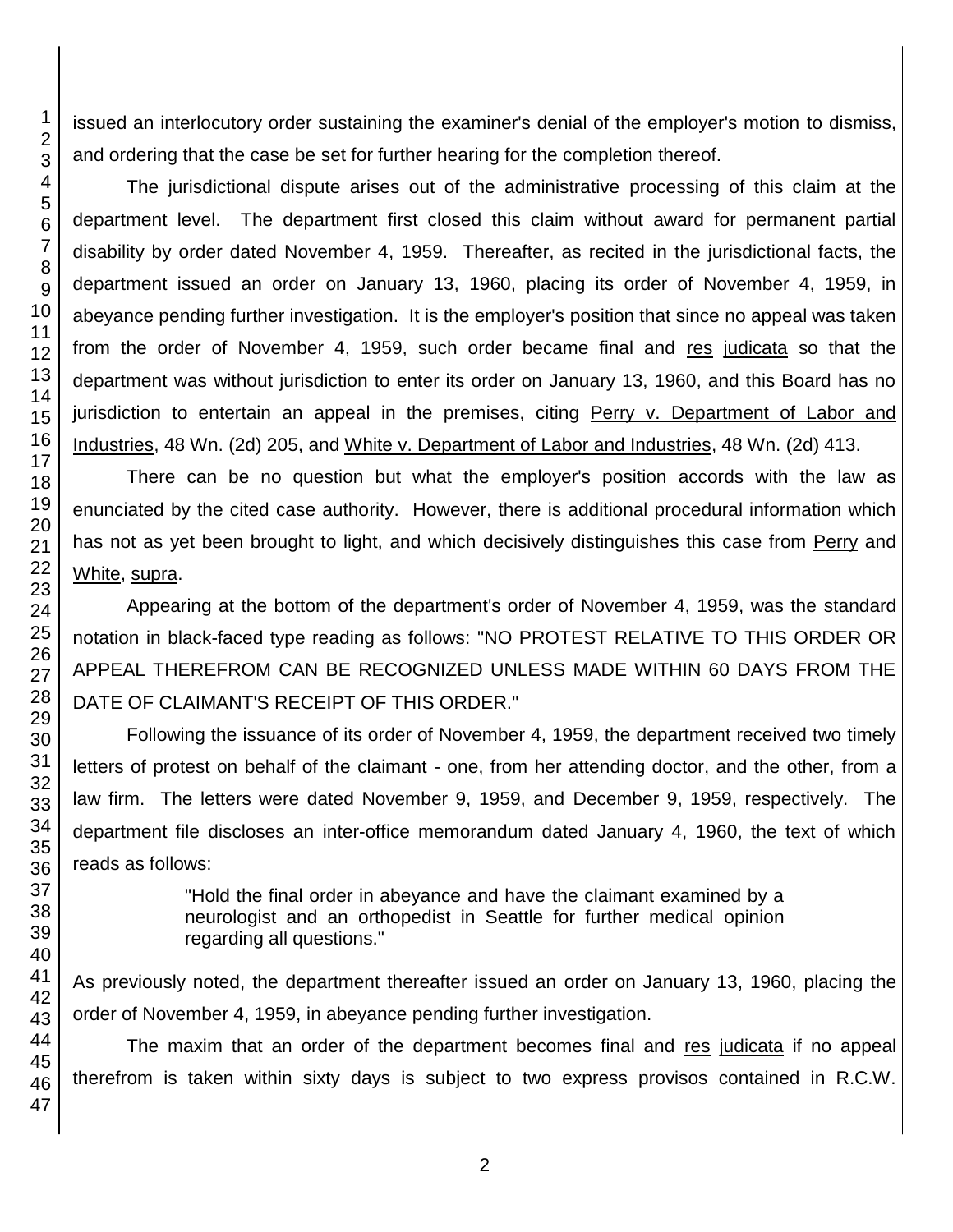51.52.060. Under the first of such provisos, an order of the department does not become "final" if, within sixty days thereafter (i.e., within the time limited for filing an appeal), the department directs the submission of further evidence in which case the department is required to thereafter make a further decision on the merits. Such further decision then becomes the "final" decision and the time for appeal therefrom does not begin to run until the aggrieved parties are advised thereof in writing.

Under the second of such provisos, an order of the department does not become final if the department, either within sixty days thereof (i.e., within the time limited for an appeal), or within thirty days of the receipt of a notice of appeal, modifies, reverses, changes or holds in abeyance such order.

It is arguable that both provisos find a proper application to the instant situation. However, it is sufficient to say that we are of the opinion that the case falls within the first thereof, and we express no opinion as to the applicability of the second. There is nothing in the statute which requires the department to issue a formal order when it directs the submission of further evidence in the case. Nor is the department required to notify, by written communication or otherwise, any party of such direction. In short, we think the department memorandum of January 4, 1960, constituted a direction by the department that further evidence be submitted within the purview of R.C.W. 51.52.060, and, being within the sixty day limitation period for filing an appeal, precluded the order of November 4, 1959, form becoming final. The order of January 13, 1960, holding the order of November 4, 1959, in abeyance, and issued over sixty days thereafter, is superfluous and wholly immaterial at this juncture. The department made no further decision on the merits of the claim until March 11, 1960, when it issued an order adhering to its order of November 4, 1959. The order of March 11, 1960 was appealed by the claimant on April 14, 1960 - well within the statutory period for filing an appeal.

Accordingly, we hold the Board has jurisdiction of the appeal.

It should be pointed out that the department memorandum of January 4, 1960, was not read into the record as part of the jurisdictional facts, nor otherwise placed in evidence by the parties. This is understandable since it was filed in the department file out of its chronological order, being the final document appearing therein, and would be readily overlooked. Obviously, the parties were unaware of its existence. It was discovered by the Board through a search of the department file on its own initiative. Since this document was not made part of the record in this case by the parties, the legal propriety of the Board's taking note thereof on its own motion warrants a brief comment.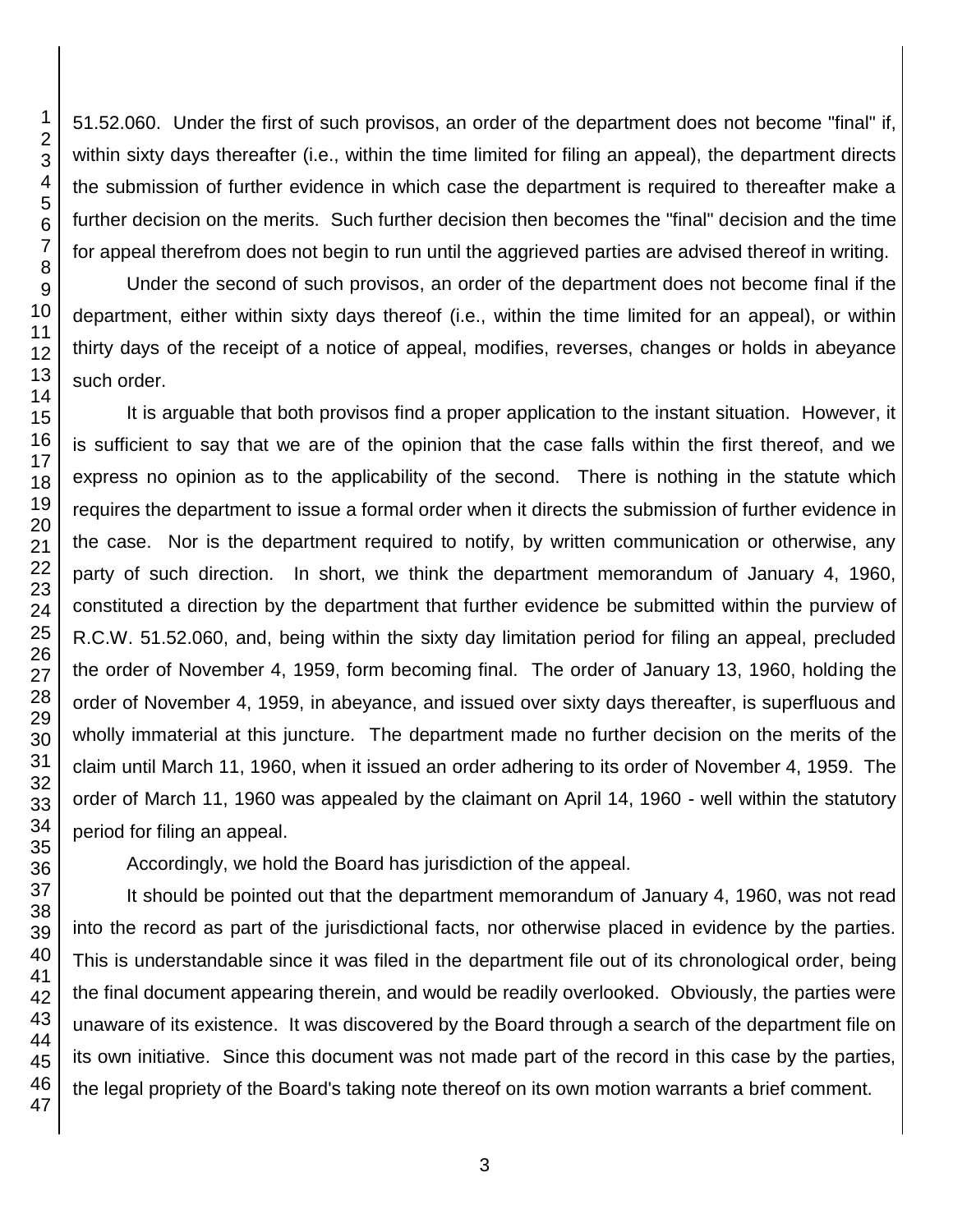It is to be noted that once an appeal is filed, the department is required by law to transmit its file to the Board. R.C.W. 51.52.070. At that juncture, the contents thereof are reviewed by the Board without limitation or restriction. See R.C.W. 51.52. 080. If, from such review, it appears to the Board that it has jurisdiction and a hearing is ordered, it is customary to have the procedural history thereof read into the record and stipulated to by the parties for jurisdictional purposes. This is done, not to bring such matters within the Board's province so as to enable it to determine whether or not it has jurisdiction, but as an accommodation to the Board and higher reviewing authorities so as to place all aspects of the case, both procedural and substantive, in one unified record for ease of review. The Board has previously reviewed the procedural history of each case in the department file and determined its jurisdiction in the premises prior to granting the appeal. If, as here, the Board's jurisdiction is thereafter challenged on a procedural point, we think it both proper and valid to resort back to the department file for purposes of again reviewing the procedural history of the case to see if we have jurisdiction. This we have done.

Finding No. 3 of the Proposed Decision and Order reads as follows:

3. The claimant's condition, attributable to her injury of December 4, 1958, was not fixed at the time her claim was closed on April 25, 1961, in that, she was then, and still is, in need of further treatment."

Based thereon, it was concluded that the claim should be reopened for further treatment (Conclusion No. 1).

The employer accepts to the above finding and conclusion on the ground that there is no evidence nor reasonable inference therefrom in the record that claimant's condition was not fixed on or about April 25, 1961, and that the evidence establishes the contrary.

The record firmly establishes that the claimant has physical disability in her neck plus a psychological condition described as an anxiety reaction. The claimant's attending physician, Dr. John A. Flynn, a general physician and surgeon, last saw her with respect to her injury in October, 1960. He stated that he did not feel at that time that he had anything more that he could contribute in the way of treatment, but expressed no opinion as to whether or not her condition was fixed. When asked if he concurred in the department's closure of her claim on April 25, 1961, he stated in effect that he was not consulted concerning such closure and made no judgment at that time, but upon reflection it would have been his hope that such closure and the disability award would have a therapeutic effect so as to relieve the claimant's symptoms and thereby accomplish that which he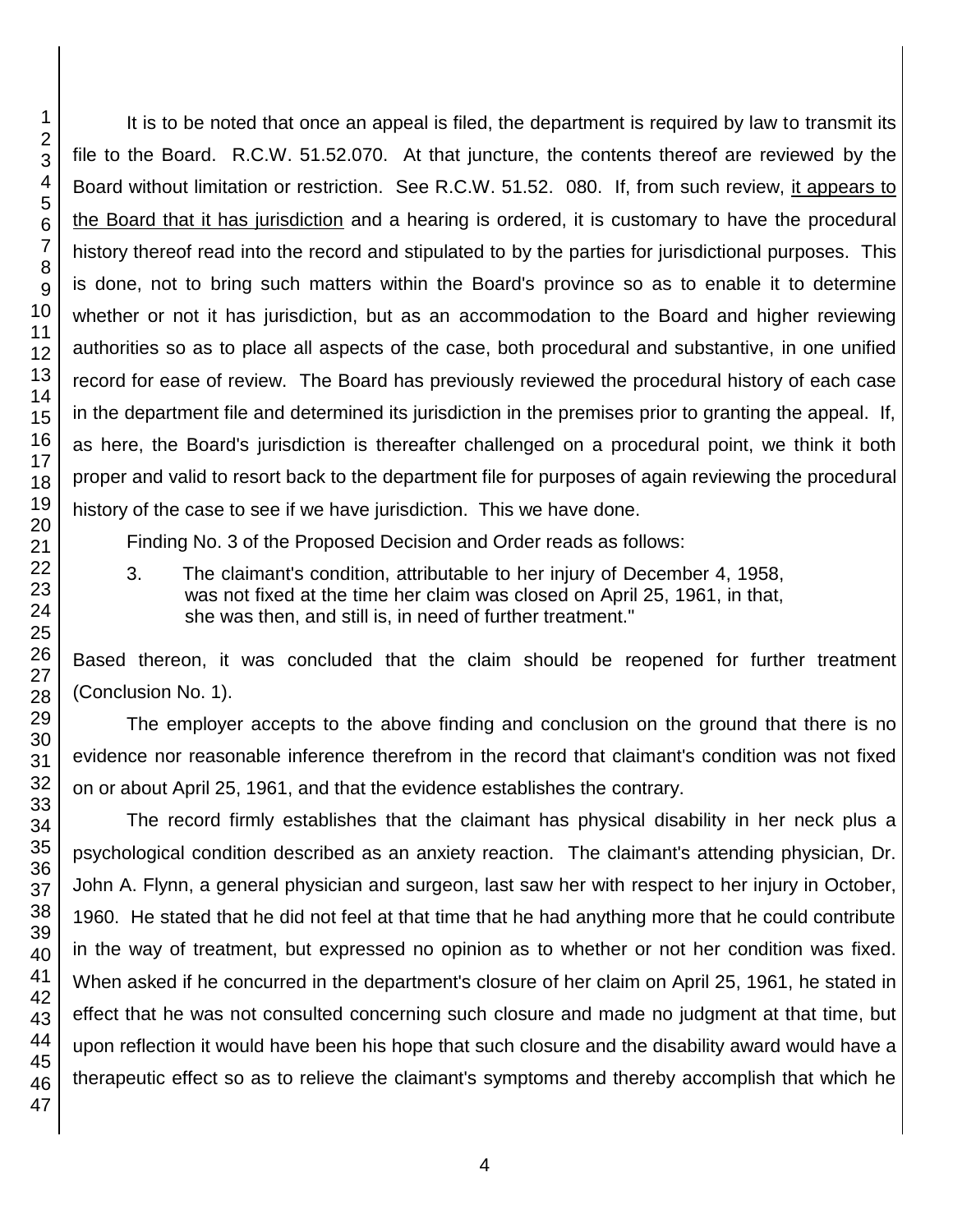had been unable to do by his course of treatment. It was his opinion that the claimant's psychiatric condition was due to the injury.

Dr. Edwin E. Sprecher, an orthopedist, was one of the department's medical witnesses. He had examined the claimant on two occasions - February 11, 1960, and March 14, 1961. At the time of his 1960 examination, he diagnosed a psychiatric condition which, in his opinion, was in need of treatment. He found no significant change in the claimant's condition as a result of his 1961 examination. He felt that the claimant's problem was chiefly of a psychiatric nature and that her condition could be improved if she were able to overcome her tenseness. However, in his opinion, her psychiatric condition was unrelated to her industrial injury and he felt that any residual condition attributable to the injury was fixed as of April 25, 1961, when her claim was closed. Paralleling the testimony of Dr. Flynn, it was also his thought and hope that the closure of her claim with a disability award would have a salutary effect upon the claimant emotionally and thereby improve her condition. Whether or not he felt her psychiatric condition, regardless of its causal relationship, was still in need of treatment or was treatable as of April 25, 1961, does not appear in the record. In other words, he felt the claimant's industrially related condition was fixed at the time her claim was closed, but his opinion in this respect did not encompass her psychiatric condition which he felt was not related to her injury.

The department also presented the testimony of Dr. Donald Stafford, a neurosurgeon. He testified that although the claimant's injury was not the fundamental cause of her psychiatric condition, it was the precipitating factor which brought on such condition. He was of the opinion that the claimant was in need of rehabilitation - both physically and emotionally - to be accomplished by both physical and psychiatric means used in conjunction with each other. He explained that the success of physical treatment such as graduated exercises and other forms of conservative treatment to the tight, stiff muscles in her neck would be dependent upon her emotional health. Thus, treatment for both her physical and psychiatric condition would be the prescription for her rehabilitation.

In our opinion, the evidence makes out a case for treatment and Finding No. 3 of the Proposed Decision and Order is well supported by the record.

The employer excepts to Findings 2 and 3 of the Proposed Decision and Order on the ground that they are not true findings of fact, but mere legal conclusions which leaves the Decision and Order unsupported by factual findings.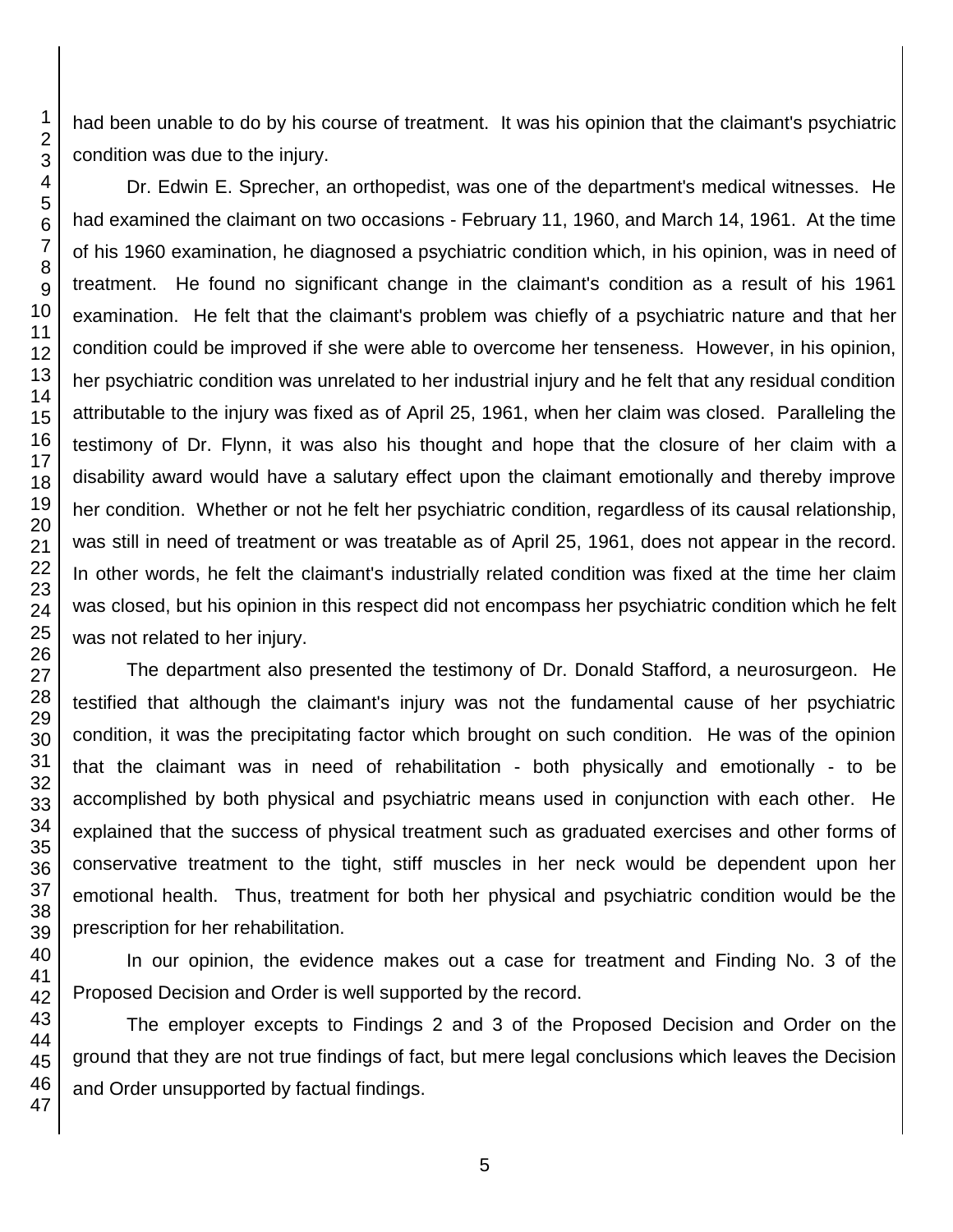While Finding No. 3, supra, simply constitutes a finding of an ultimate fact, there is no legal requirement that all the evidentiary facts be detailed in the findings. Such a procedure would be both impractical and unduly burdensome. However, we do feel that the finding should be more specific as to the "condition" therein referred to and will be modified accordingly. Finding No. 2 consists of the statement that the claimant was "temporarily totally disabled" from October 5, 1959 to April 14, 1961, as a result of her injury of December 4, 1958. Admittedly, this comes closer to being a pure legal conclusion than a finding of fact, and accordingly should be modified. No contention is made that, even as a legal conclusion, it is not supported by the evidence. The record discloses that during the period in question, the claimant was unable to work due to continuing headaches, neck distress, nervousness and fatigue attributable to her injury.

The department's exceptions are to Finding No. 3 and to the conclusion based thereon (Conclusion No. 1), on the ground that there is no medical evidence to support such finding. This contention was previously answered in our response to the employer's exceptions and no further comment is necessary.

We have reviewed all evidentiary rulings in the record and find no prejudicial error. Such rulings are hereby affirmed.

## **FINDINGS OF FACT**

After reviewing the record in the light of the exceptions taken, and in the light of the foregoing, the Board makes the following findings:

1. On December 4, 1958, the claimant sustained an industrial injury during the course of her employment with the Scott Paper Company when a log of tissue paper fell from a height of approximately six to eight feet and struck her on the head. Her claim based thereon was allowed and on November 4, 1959, the department issued an order closing the claim without award for permanent partial disability. On November 9, 1959, the claimant's attending physician wrote a letter of protest to the department, and on December 9, 1959, a law firm wrote the department a letter of protest on behalf of the claimant. On January 4, 1960, the department, by interoffice memorandum, directed that further medical evidence be submitted in the claim and that its closing order of November 4, 1959, be held in abeyance pending further investigation. On January 13, 1960, the department issued an order holding the order of November 4, 1959, in abeyance pending further investigation. On March 11, 1960, the department issued an order adhering to its order of November 4, 1959, and directing that the claim remain closed pursuant thereto. On April 13, 1960, the claimant filed a notice of appeal. On April 29, 1960, the department issued an order making its orders of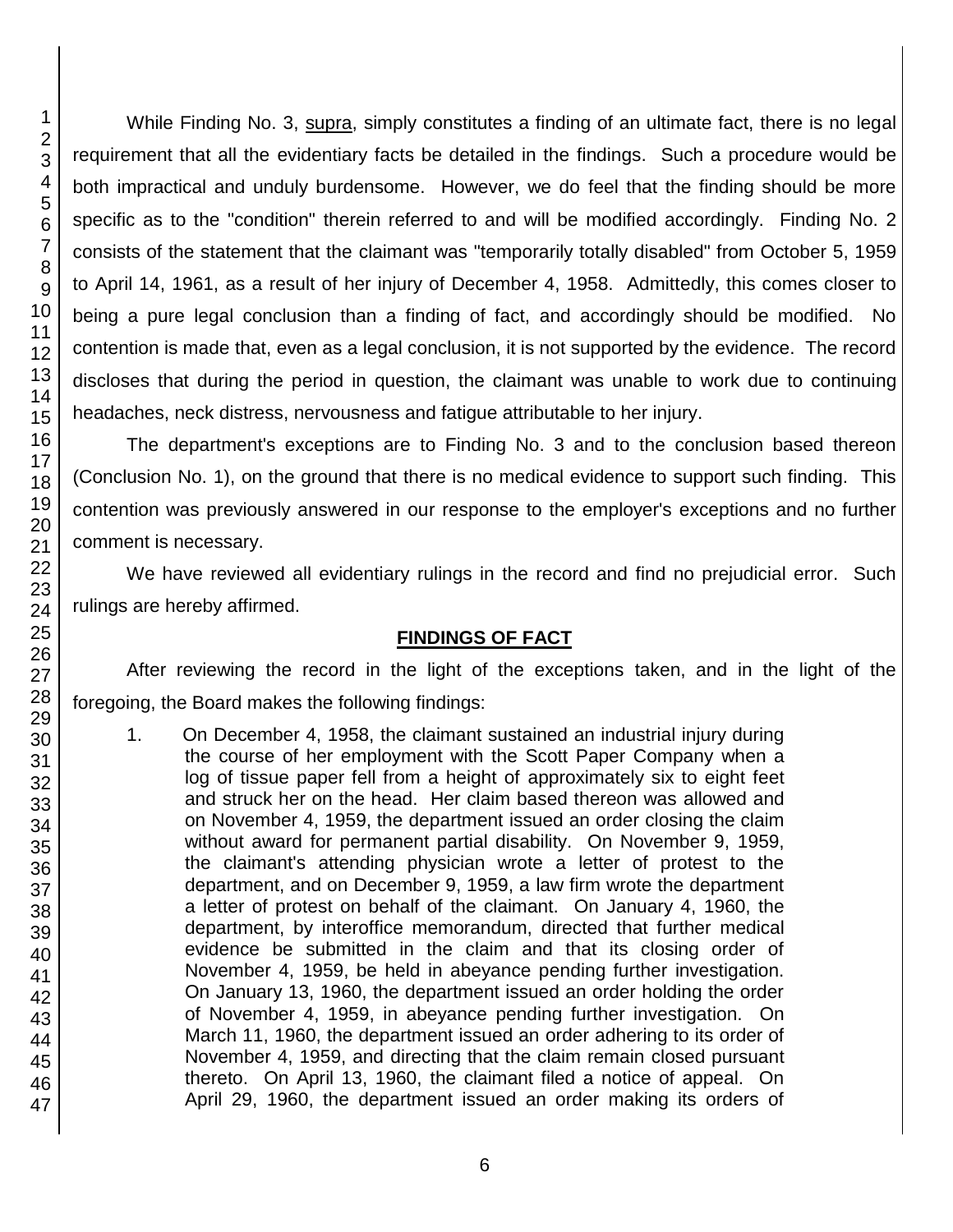November 4, 1959 and March 11, 1960, interlocutory, pending further investigation. On May 5, 1960, the Board issued an order denying the appeal on the grounds that the order appealed from was not a final order. On August 24, 1960, the department issued an order awarding the claimant time-loss compensation for the period from October 5, 1958 to August 5, 1959, inclusive. On September 15, 1960, the employer filed a notice of appeal. On September 15, 1960, the department issued an order superseding its prior order of August 24, 1960, and correcting the period of time-loss compensation to read from October 5, 1959 to August 5, 1960. On August 5, 1960, the Board issued an order granting the employer's appeal. On January 31, 1961, the Board issued an order, based upon an agreement of the parties, remanding the claim to the department with instructions to hold its order of August 24, 1960 (as amended by the order of September 15, 1960), in abeyance pending (1) the arrangement of a commission medical examination as recommended by the claimant's attending physician, and (2) the entry of a further determinative order based on the report of such examination without prejudice to the right of either the claimant or the employer to appeal from any further order issued and specifically without prejudice to the employer's right at that time to challenge the correctness of the department's order of August 24, 1960, as amended by the order of September 15, 1960, and the correctness of the department's action in reopening this claim for further treatment.

- 2. On February 17, 1961, the department issued an order, pursuant to the Board's order of January 31, 1961, holding the order of September 15, 1960, which in turn had corrected the still earlier order of August 24, 1960, in abeyance pending medical examination of the claimant and a further order. On April 21, 1961, the department issued an order adhering to its order of September 15, 1960. On April 25, 1961, the department issued an order closing the claim with a permanent partial disability award of 10% of the maximum allowable for unspecified disabilities, plus time-loss compensation for the period August 5, 1960 to April 14, 1961. On May 3, 1961, the employer appealed the orders of April 21, 1961 and April 25, 1961. On May 18, 1961, the Board issued an order granting the employer's appeal. On May 23, 1961, the claimant filed a cross-appeal to the order of April 25, 1961. On June 1, 1961, the Board issued an order granting the claimant's appeal.
- 3. The claimant's condition attributable to her industrial injury of December 4, 1958, was such that she was unable to engage in gainful employment from October 5, 1959 to April 14, 1961, by reason of complaints of continuing headaches, pain and stiffness in her neck, nervousness and general fatigue, part of which are on a physical basis and part due to a psychiatric condition described as an anxiety reaction due to her injury.
- 4. The claimant's condition as above described attributable to her industrial injury of December 4, 1958, was not fixed at the time her claim was